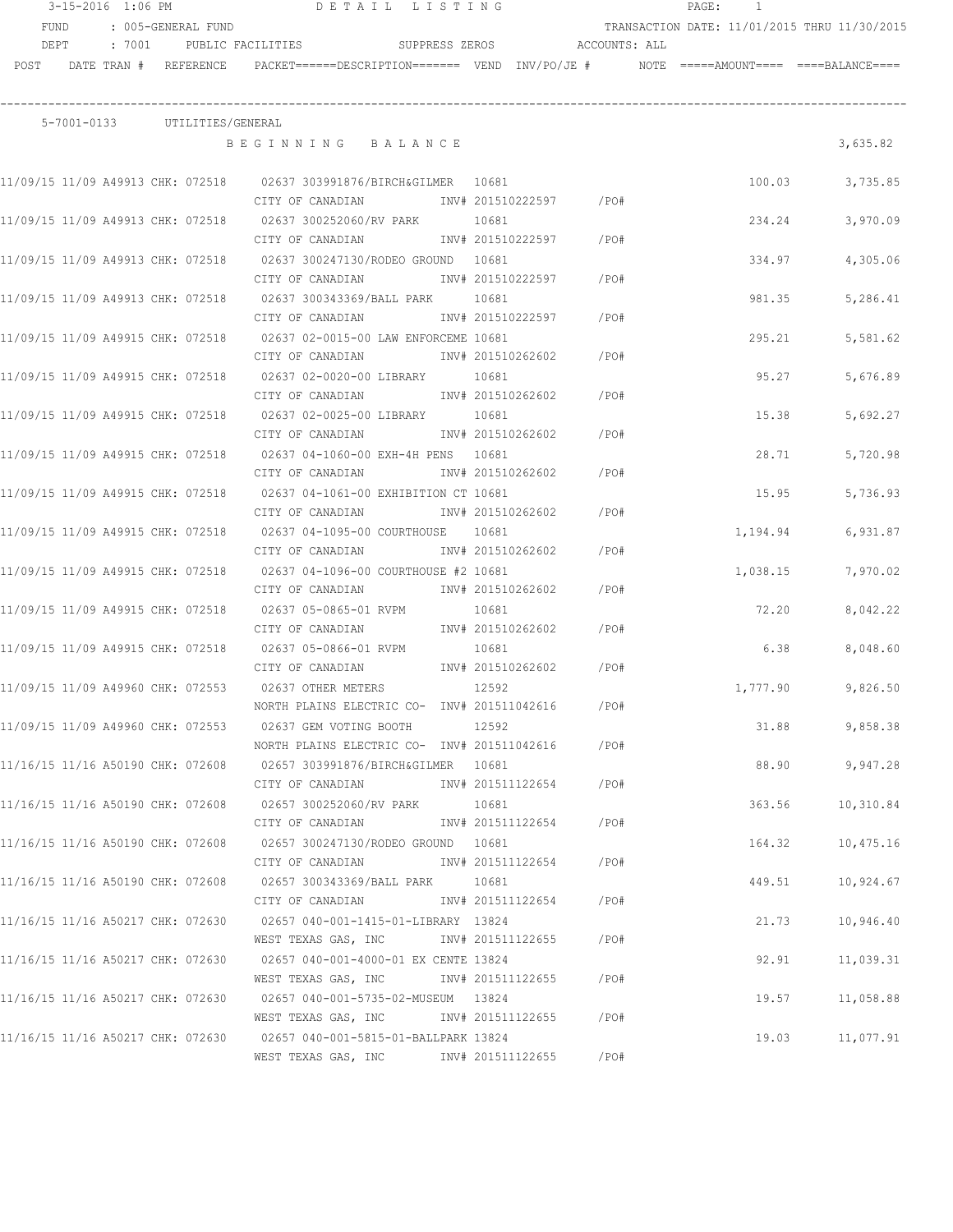|      | 3-15-2016 1:06 PM     |  |                                   |                                                                                                                       | DETAIL LISTING |                            |                              |       | PAGE:                                        |                  |
|------|-----------------------|--|-----------------------------------|-----------------------------------------------------------------------------------------------------------------------|----------------|----------------------------|------------------------------|-------|----------------------------------------------|------------------|
|      | FUND                  |  | : 005-GENERAL FUND                |                                                                                                                       |                |                            |                              |       | TRANSACTION DATE: 11/01/2015 THRU 11/30/2015 |                  |
|      | DEPT                  |  |                                   | : 7001 PUBLIC FACILITIES                                                                                              |                |                            | SUPPRESS ZEROS ACCOUNTS: ALL |       |                                              |                  |
| POST |                       |  |                                   | DATE TRAN # REFERENCE PACKET======DESCRIPTION======= VEND INV/PO/JE # NOTE =====AMOUNT==== ====BALANCE====            |                |                            |                              |       |                                              |                  |
|      |                       |  |                                   | 5-7001-0133 UTILITIES/GENERAL * (CONTINUED) *                                                                         |                |                            |                              |       |                                              |                  |
|      |                       |  |                                   |                                                                                                                       |                |                            |                              |       |                                              |                  |
|      |                       |  |                                   | 11/16/15 11/16 A50217 CHK: 072630 02657 040-001-5810-01-PAVILION 13824<br>WEST TEXAS GAS, INC 1NV# 201511122655 / PO# |                |                            |                              |       |                                              | 22.26 11,100.17  |
|      |                       |  |                                   | 11/16/15 11/16 A50217 CHK: 072630 02657 040-001-1405-01 COURTHOU 13824                                                |                |                            |                              |       | 34.13                                        | 11, 134.30       |
|      |                       |  |                                   | WEST TEXAS GAS, INC                                                                                                   |                | INV# 201511122655          |                              | /PO#  |                                              |                  |
|      |                       |  |                                   | 11/16/15 11/16 A50217 CHK: 072630 02657 040-013-0045-00 CFD MAIN 13824                                                |                |                            |                              |       | 37.90                                        | 11, 172.20       |
|      |                       |  |                                   | WEST TEXAS GAS, INC                                                                                                   |                | INV# 201511122655          |                              | /PO#  |                                              |                  |
|      |                       |  |                                   | 11/30/15 11/30 A50385 CHK: 072693 02666 UTILITIES/MUSEUM                                                              |                | 10001                      |                              |       | 238.02                                       | 11,410.22        |
|      |                       |  |                                   | XCEL ENERGY                                                                                                           |                | INV# 201511242661          |                              | /PO#  |                                              |                  |
|      |                       |  | 11/30/15 11/30 A50385 CHK: 072693 | 02666 UTILITIES/JAIL                                                                                                  |                | 10001                      |                              |       | 923.29                                       | 12,333.51        |
|      |                       |  |                                   | XCEL ENERGY                                                                                                           |                | INV# 201511242661          |                              | /PO#  |                                              |                  |
|      |                       |  | 11/30/15 11/30 A50385 CHK: 072693 | 02666 UTILITIES/LIBRARY                                                                                               |                | 10001                      |                              |       | 607.64                                       |                  |
|      |                       |  |                                   | XCEL ENERGY                                                                                                           |                |                            | INV# 201511242661            | /PO#  |                                              | 12,941.15        |
|      |                       |  |                                   | 11/30/15 11/30 A50385 CHK: 072693 02666 UTILITIES/COURTHOUSE 10001                                                    |                |                            |                              |       | 470.93                                       |                  |
|      |                       |  |                                   | XCEL ENERGY                                                                                                           |                |                            | INV# 201511242661 /PO#       |       |                                              | 13,412.08        |
|      |                       |  | 11/30/15 11/30 A50385 CHK: 072693 |                                                                                                                       |                |                            |                              |       |                                              |                  |
|      |                       |  |                                   | 02666 UTILITIES/MUSEUM 10001<br>XCEL ENERGY                                                                           |                |                            | INV# 201511242661            | /PO#  | 0.00                                         | 13,412.08        |
|      |                       |  |                                   |                                                                                                                       |                |                            |                              |       |                                              |                  |
|      |                       |  |                                   | 11/30/15 11/30 A50385 CHK: 072693 02666 UTILITIES/RC MAINT BLDG 10001                                                 |                |                            | INV# 201511242661            | /PO#  | 54.43                                        | 13,466.51        |
|      |                       |  |                                   | XCEL ENERGY                                                                                                           |                |                            |                              |       |                                              |                  |
|      |                       |  |                                   | 11/30/15 11/30 A50392 CHK: 072666 02666 02-0015-00 LAW ENFORCEME 10681<br>CITY OF CANADIAN                            |                | INV# 201511242660          |                              | /PO#  | 102.96                                       | 13,569.47        |
|      |                       |  |                                   |                                                                                                                       |                |                            |                              |       |                                              |                  |
|      |                       |  |                                   | 11/30/15 11/30 A50392 CHK: 072666      02666 02-0020-00 LIBRARY<br>CITY OF CANADIAN                                   |                | 10681<br>INV# 201511242660 |                              | /PO#  | 118.34                                       | 13,687.81        |
|      |                       |  |                                   |                                                                                                                       |                |                            |                              |       |                                              |                  |
|      |                       |  | 11/30/15 11/30 A50392 CHK: 072666 | 02666 02-0025-00 LIBRARY 10681                                                                                        |                |                            |                              |       | 15.38                                        | 13,703.19        |
|      |                       |  |                                   | CITY OF CANADIAN                                                                                                      |                | INV# 201511242660          |                              | /PO#  |                                              |                  |
|      |                       |  | 11/30/15 11/30 A50392 CHK: 072666 | 02666 04-1060-00 EXH-4H PENS 10681                                                                                    |                |                            |                              |       | 19.14                                        | 13,722.33        |
|      |                       |  |                                   | CITY OF CANADIAN                                                                                                      |                | INV# 201511242660          |                              | /PO#  |                                              |                  |
|      |                       |  |                                   | 11/30/15 11/30 A50392 CHK: 072666 02666 04-1061-00 EXHIBITION CT 10681                                                |                |                            |                              |       | 22.33                                        | 13,744.66        |
|      |                       |  |                                   | CITY OF CANADIAN                                                                                                      |                | INV# 201511242660          |                              | /PO#  |                                              |                  |
|      |                       |  |                                   | 11/30/15 11/30 A50392 CHK: 072666 02666 04-1095-00 COURTHOUSE                                                         |                | 10681                      |                              |       |                                              | 110.65 13,855.31 |
|      |                       |  |                                   | CITY OF CANADIAN                                                                                                      |                | INV# 201511242660          |                              | /PO#  |                                              |                  |
|      |                       |  |                                   | 11/30/15 11/30 A50392 CHK: 072666 02666 04-1096-00 COURTHOUSE #2 10681                                                |                |                            |                              |       |                                              | 76.90 13,932.21  |
|      |                       |  |                                   | CITY OF CANADIAN 6 1NV# 201511242660 / PO#                                                                            |                |                            |                              |       |                                              |                  |
|      |                       |  |                                   | 11/30/15 11/30 A50392 CHK: 072666   02666 05-0865-01 RVPM                                                             |                | 10681                      |                              |       | 72.20                                        | 14,004.41        |
|      |                       |  |                                   | CITY OF CANADIAN                                                                                                      |                |                            | INV# 201511242660            | / PO# |                                              |                  |
|      |                       |  |                                   | 11/30/15 11/30 A50392 CHK: 072666 02666 05-0866-01 RVPM                                                               |                | 10681                      |                              |       |                                              | 405.13 14,409.54 |
|      |                       |  |                                   | CITY OF CANADIAN                                                                                                      |                |                            | INV# 201511242660 /PO#       |       |                                              |                  |
|      |                       |  |                                   | ============ NOVEMBER ACTIVITY DB: 10,773.72 CR: 0.00 10,773.72                                                       |                |                            |                              |       |                                              |                  |
|      |                       |  |                                   | ============ ACCOUNT TOTAL DB: 10,773.72 CR: 0.00                                                                     |                |                            |                              |       |                                              |                  |
|      | 5-7016-0133 UTILITIES |  |                                   |                                                                                                                       |                |                            |                              |       |                                              |                  |
|      |                       |  |                                   | BEGINNING BALANCE                                                                                                     |                |                            |                              |       |                                              | 14.74            |
|      |                       |  |                                   |                                                                                                                       |                |                            |                              |       |                                              |                  |
|      | DEPT: 7016 CEMETERY   |  |                                   |                                                                                                                       |                |                            |                              |       |                                              |                  |
|      |                       |  |                                   |                                                                                                                       |                |                            |                              |       |                                              |                  |
|      |                       |  |                                   | 11/30/15 11/30 A50385 CHK: 072693 02666 UTILITIES/CEMETERY 10001                                                      |                |                            |                              |       |                                              | 12.67 27.41      |
|      |                       |  |                                   | XCEL ENERGY 1NV# 201511242661 /PO#                                                                                    |                |                            |                              |       |                                              |                  |
|      |                       |  |                                   |                                                                                                                       |                |                            |                              | 0.00  | 12.67                                        |                  |
|      |                       |  |                                   |                                                                                                                       |                |                            |                              |       |                                              |                  |
|      |                       |  |                                   | $\texttt{-----} \texttt{-----}$ ACCOUNT TOTAL DB: $\texttt{12.67}$ CR:                                                |                |                            |                              | 0.00  |                                              |                  |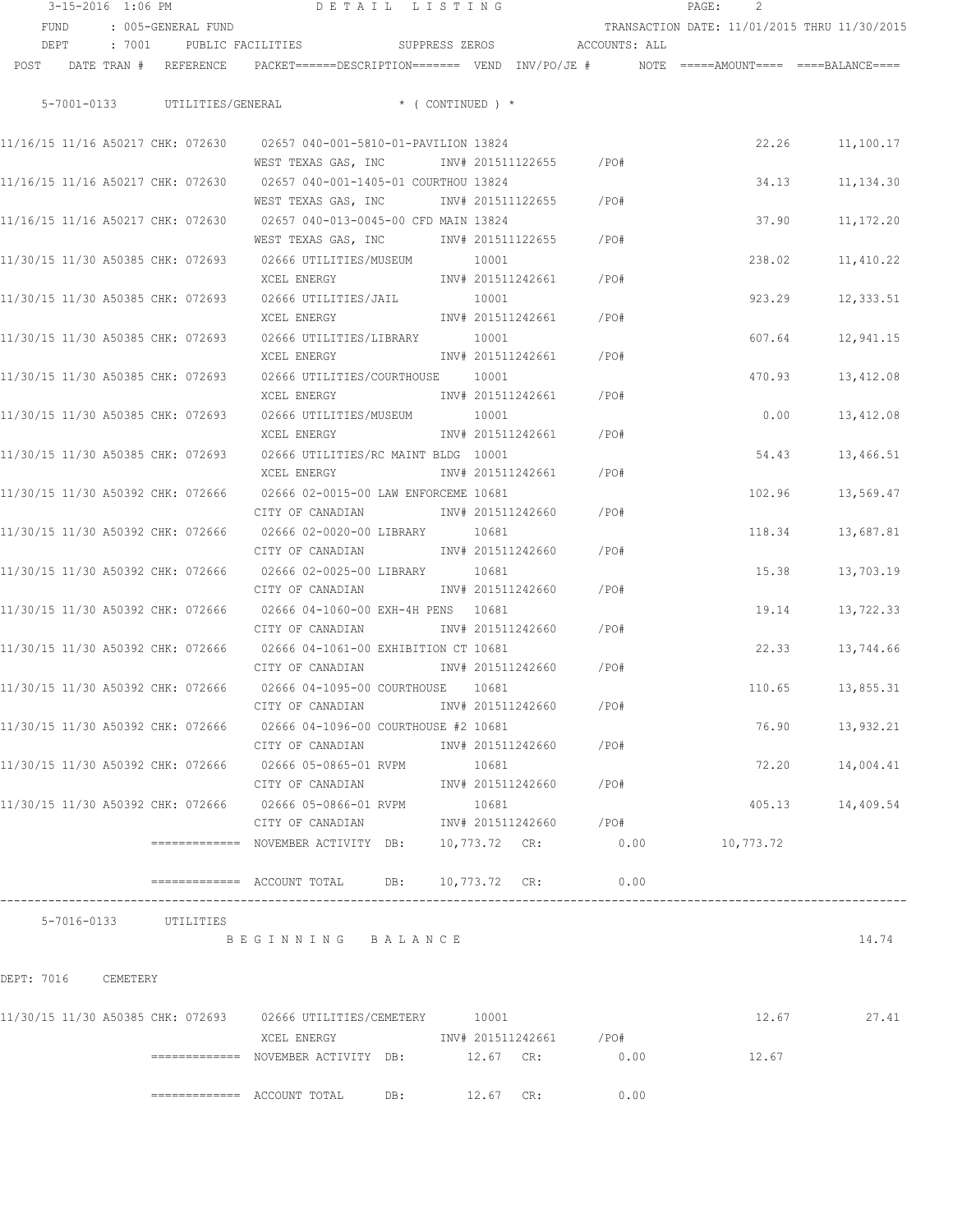|                                         | 3-15-2016 1:06 PM       | DETAIL LISTING                                                                                                        |                              | PAGE:                                        | 3      |               |
|-----------------------------------------|-------------------------|-----------------------------------------------------------------------------------------------------------------------|------------------------------|----------------------------------------------|--------|---------------|
|                                         | FUND : 005-GENERAL FUND |                                                                                                                       |                              | TRANSACTION DATE: 11/01/2015 THRU 11/30/2015 |        |               |
|                                         | DEPT : 7016 CEMETERY    |                                                                                                                       | SUPPRESS ZEROS ACCOUNTS: ALL |                                              |        |               |
|                                         |                         | POST DATE TRAN # REFERENCE PACKET======DESCRIPTION======= VEND INV/PO/JE # NOTE =====AMOUNT==== ====BALANCE====       |                              |                                              |        |               |
|                                         |                         | 000 ERRORS IN THIS REPORT! *-*-*-*-*-*-*-*-*-*-*-*-*-*-                                                               |                              |                                              |        |               |
|                                         |                         |                                                                                                                       |                              |                                              |        |               |
|                                         |                         | ** REPORT TOTALS ** --- DEBITS --- -- CREDITS ---                                                                     |                              |                                              |        |               |
|                                         |                         | BEGINNING BALANCES:                                                                                                   | 3,650.56                     | 0.00                                         |        |               |
|                                         |                         | REPORTED ACTIVITY: 10,786.39                                                                                          |                              | 0.00                                         |        |               |
|                                         |                         | ENDING BALANCES:                                                                                                      | 14,436.95                    | $\sim$ 0.00                                  |        |               |
|                                         |                         | TOTAL FUND ENDING BALANCE: 14,436.95                                                                                  |                              |                                              |        |               |
| FUND: 010-AIRPORT                       |                         |                                                                                                                       |                              |                                              |        |               |
|                                         | 5-7010-0133 UTILITIES   |                                                                                                                       |                              |                                              |        |               |
|                                         |                         | BEGINNING BALANCE                                                                                                     |                              |                                              |        | 0.00          |
| DEPT: 7010 AIRPORT                      |                         |                                                                                                                       |                              |                                              |        |               |
|                                         |                         | 11/09/15 11/09 A49800 CHK: 000939 02620 04-1056-00 AIRPORT APT 10681                                                  |                              |                                              |        | $3.19$ $3.19$ |
|                                         |                         | CITY OF CANADIAN 1NV# 201510262603 / PO#                                                                              |                              |                                              |        |               |
|                                         |                         | 11/09/15 11/09 A49800 CHK: 000939 02620 04-1058-00 PILOTS LOUNGE 10681                                                |                              |                                              | 63.80  | 66.99         |
|                                         |                         |                                                                                                                       |                              |                                              |        |               |
| 11/09/15 11/09 A49803 CHK: 000941 02620 |                         |                                                                                                                       | 12592                        |                                              | 543.92 | 610.91        |
|                                         |                         | NORTH PLAINS ELECTRIC CO- INV# 201511042615 / PO#                                                                     |                              |                                              |        |               |
|                                         |                         |                                                                                                                       |                              |                                              |        |               |
|                                         |                         | 11/30/15 11/30 A50341 CHK: 000952 02669 04-1056-00 AIRPORT APT 10681                                                  |                              |                                              | 0.00   | 610.91        |
|                                         |                         | CITY OF CANADIAN                                                                                                      | INV# 201511242662 /PO#       |                                              |        |               |
|                                         |                         | 11/30/15 11/30 A50341 CHK: 000952 02669 04-1058-00 PILOTS LOUNGE 10681                                                |                              |                                              | 3.19   | 614.10        |
|                                         |                         | CITY OF CANADIAN 1NV# 201511242662 / PO#                                                                              |                              |                                              |        |               |
|                                         |                         | ============ NOVEMBER ACTIVITY DB: 614.10 CR: 0.00                                                                    |                              |                                              | 614.10 |               |
|                                         |                         | $\hbox{\tt == == == ==} \hbox{\tt ACCOUNT TOTAL} \hbox{\tt DB:} \hbox{\tt 614.10} \hbox{\tt CR:} \hbox{\tt \tt 0.00}$ |                              |                                              |        |               |
|                                         |                         |                                                                                                                       |                              |                                              |        |               |
|                                         |                         | ** REPORT TOTALS ** --- DEBITS --- -- -- CREDITS ---                                                                  |                              |                                              |        |               |
|                                         |                         | BEGINNING BALANCES:                                                                                                   | 0.00                         | 0.00                                         |        |               |
|                                         |                         | REPORTED ACTIVITY:                                                                                                    | 614.10                       | 0.00                                         |        |               |
|                                         |                         | ENDING BALANCES:                                                                                                      | 614.10                       | 0.00                                         |        |               |
|                                         |                         | TOTAL FUND ENDING BALANCE:                                                                                            | 614.10                       |                                              |        |               |
| FUND: 011-ROAD & BRIDGE PCT 1           |                         |                                                                                                                       |                              |                                              |        |               |
| 5-4011-0133                             | UTILITIES/PCT 1         |                                                                                                                       |                              |                                              |        |               |
|                                         |                         | BEGINNING BALANCE                                                                                                     |                              |                                              |        | 0.00          |
| DEPT: 4011                              | ROAD & BRIDGE 1         |                                                                                                                       |                              |                                              |        |               |
|                                         |                         | 11/09/15 11/09 A49914 CHK: 072518 02637 PCT 1 UTILITIES                                                               | 10681                        |                                              | 12.76  | 12.76         |
|                                         |                         | CITY OF CANADIAN                                                                                                      | INV# 201510262601 /PO#       |                                              |        |               |
|                                         |                         | 11/09/15 11/09 A49960 CHK: 072553 02637 PCT 1                                                                         | 12592                        |                                              | 113.04 | 125.80        |
|                                         |                         | NORTH PLAINS ELECTRIC CO- INV# 201511042616                                                                           |                              | /PO#                                         |        |               |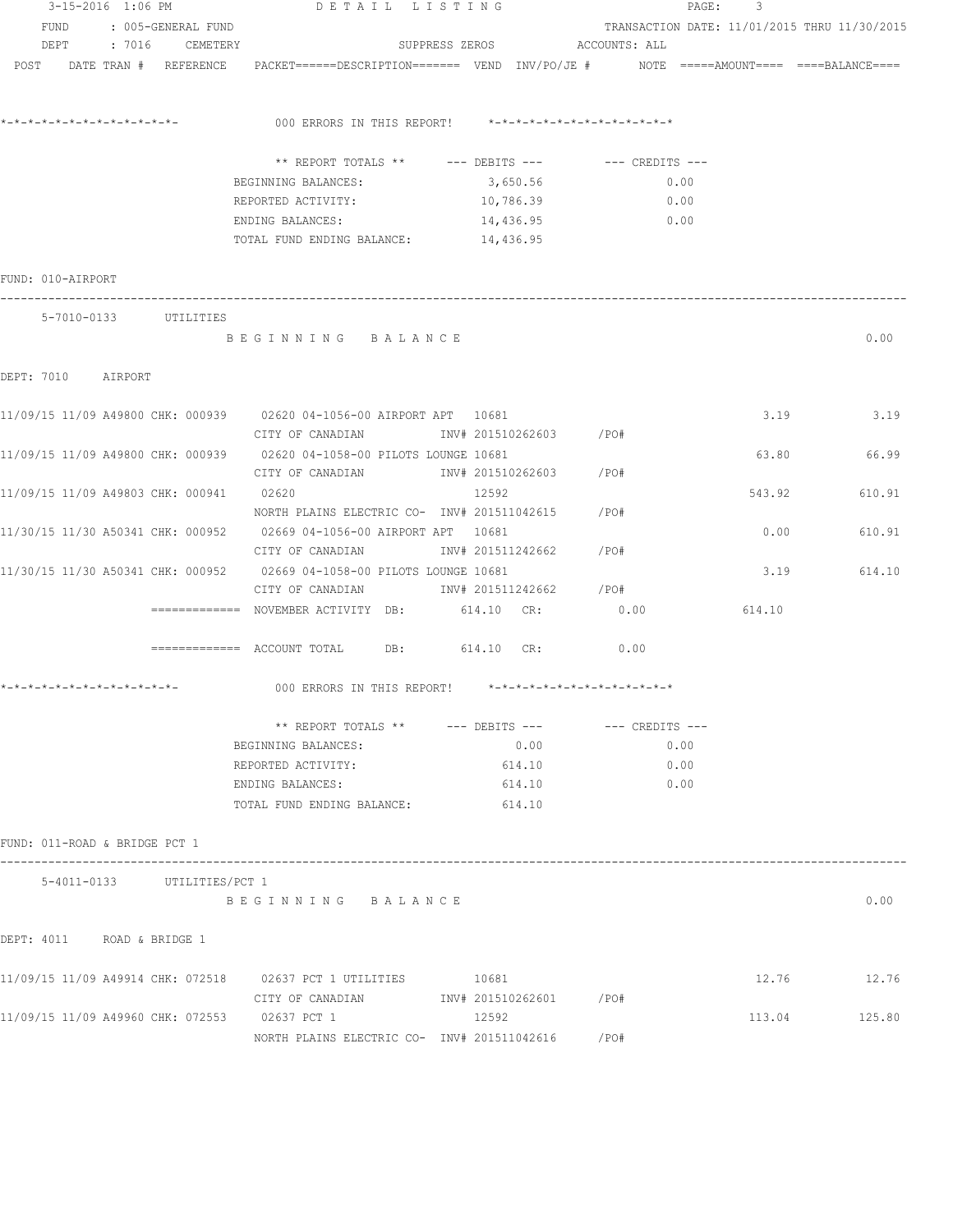|                                                                                                                                                                                                                                                                                                                                                                                                                                                                                                                                                                                                                                                                                                                                                                                                                                                                                                                                                                                                                                                                                                                                                                                                                                                                                                                                                                                                                                                                                                                                                                                                                                                                                                                                                                                                                                                                                                                              |                  |  |  |  | 0.00 |  |
|------------------------------------------------------------------------------------------------------------------------------------------------------------------------------------------------------------------------------------------------------------------------------------------------------------------------------------------------------------------------------------------------------------------------------------------------------------------------------------------------------------------------------------------------------------------------------------------------------------------------------------------------------------------------------------------------------------------------------------------------------------------------------------------------------------------------------------------------------------------------------------------------------------------------------------------------------------------------------------------------------------------------------------------------------------------------------------------------------------------------------------------------------------------------------------------------------------------------------------------------------------------------------------------------------------------------------------------------------------------------------------------------------------------------------------------------------------------------------------------------------------------------------------------------------------------------------------------------------------------------------------------------------------------------------------------------------------------------------------------------------------------------------------------------------------------------------------------------------------------------------------------------------------------------------|------------------|--|--|--|------|--|
|                                                                                                                                                                                                                                                                                                                                                                                                                                                                                                                                                                                                                                                                                                                                                                                                                                                                                                                                                                                                                                                                                                                                                                                                                                                                                                                                                                                                                                                                                                                                                                                                                                                                                                                                                                                                                                                                                                                              |                  |  |  |  |      |  |
|                                                                                                                                                                                                                                                                                                                                                                                                                                                                                                                                                                                                                                                                                                                                                                                                                                                                                                                                                                                                                                                                                                                                                                                                                                                                                                                                                                                                                                                                                                                                                                                                                                                                                                                                                                                                                                                                                                                              |                  |  |  |  |      |  |
|                                                                                                                                                                                                                                                                                                                                                                                                                                                                                                                                                                                                                                                                                                                                                                                                                                                                                                                                                                                                                                                                                                                                                                                                                                                                                                                                                                                                                                                                                                                                                                                                                                                                                                                                                                                                                                                                                                                              |                  |  |  |  |      |  |
|                                                                                                                                                                                                                                                                                                                                                                                                                                                                                                                                                                                                                                                                                                                                                                                                                                                                                                                                                                                                                                                                                                                                                                                                                                                                                                                                                                                                                                                                                                                                                                                                                                                                                                                                                                                                                                                                                                                              |                  |  |  |  |      |  |
|                                                                                                                                                                                                                                                                                                                                                                                                                                                                                                                                                                                                                                                                                                                                                                                                                                                                                                                                                                                                                                                                                                                                                                                                                                                                                                                                                                                                                                                                                                                                                                                                                                                                                                                                                                                                                                                                                                                              |                  |  |  |  |      |  |
|                                                                                                                                                                                                                                                                                                                                                                                                                                                                                                                                                                                                                                                                                                                                                                                                                                                                                                                                                                                                                                                                                                                                                                                                                                                                                                                                                                                                                                                                                                                                                                                                                                                                                                                                                                                                                                                                                                                              |                  |  |  |  |      |  |
|                                                                                                                                                                                                                                                                                                                                                                                                                                                                                                                                                                                                                                                                                                                                                                                                                                                                                                                                                                                                                                                                                                                                                                                                                                                                                                                                                                                                                                                                                                                                                                                                                                                                                                                                                                                                                                                                                                                              |                  |  |  |  |      |  |
|                                                                                                                                                                                                                                                                                                                                                                                                                                                                                                                                                                                                                                                                                                                                                                                                                                                                                                                                                                                                                                                                                                                                                                                                                                                                                                                                                                                                                                                                                                                                                                                                                                                                                                                                                                                                                                                                                                                              |                  |  |  |  |      |  |
|                                                                                                                                                                                                                                                                                                                                                                                                                                                                                                                                                                                                                                                                                                                                                                                                                                                                                                                                                                                                                                                                                                                                                                                                                                                                                                                                                                                                                                                                                                                                                                                                                                                                                                                                                                                                                                                                                                                              |                  |  |  |  |      |  |
|                                                                                                                                                                                                                                                                                                                                                                                                                                                                                                                                                                                                                                                                                                                                                                                                                                                                                                                                                                                                                                                                                                                                                                                                                                                                                                                                                                                                                                                                                                                                                                                                                                                                                                                                                                                                                                                                                                                              |                  |  |  |  |      |  |
|                                                                                                                                                                                                                                                                                                                                                                                                                                                                                                                                                                                                                                                                                                                                                                                                                                                                                                                                                                                                                                                                                                                                                                                                                                                                                                                                                                                                                                                                                                                                                                                                                                                                                                                                                                                                                                                                                                                              |                  |  |  |  |      |  |
|                                                                                                                                                                                                                                                                                                                                                                                                                                                                                                                                                                                                                                                                                                                                                                                                                                                                                                                                                                                                                                                                                                                                                                                                                                                                                                                                                                                                                                                                                                                                                                                                                                                                                                                                                                                                                                                                                                                              |                  |  |  |  |      |  |
|                                                                                                                                                                                                                                                                                                                                                                                                                                                                                                                                                                                                                                                                                                                                                                                                                                                                                                                                                                                                                                                                                                                                                                                                                                                                                                                                                                                                                                                                                                                                                                                                                                                                                                                                                                                                                                                                                                                              | ENDING BALANCES: |  |  |  |      |  |
|                                                                                                                                                                                                                                                                                                                                                                                                                                                                                                                                                                                                                                                                                                                                                                                                                                                                                                                                                                                                                                                                                                                                                                                                                                                                                                                                                                                                                                                                                                                                                                                                                                                                                                                                                                                                                                                                                                                              |                  |  |  |  |      |  |
| 3-15-2016 1:06 PM DETAIL LISTING<br>PAGE: 4<br>FUND : 011-ROAD & BRIDGE PCT 1<br>TRANSACTION DATE: 11/01/2015 THRU 11/30/2015<br>SUPPRESS ZEROS ACCOUNTS: ALL<br>DEPT : 4011 ROAD & BRIDGE 1<br>POST DATE TRAN # REFERENCE PACKET======DESCRIPTION======= VEND INV/PO/JE # NOTE =====AMOUNT==== ====BALANCE====<br>11/16/15 11/16 A50217 CHK: 072630 02657 040-001-3995-01-PCT 1 BA 13824<br>30.90 156.70<br>WEST TEXAS GAS, INC       INV# 201511122655     /PO#<br>============ NOVEMBER ACTIVITY DB: 156.70 CR: 0.00<br>156.70<br>============ ACCOUNT TOTAL DB: 156.70 CR: 0.00<br>000 ERRORS IN THIS REPORT! *-*-*-*-*-*-*-*-*-*-*-*-*-*-<br>** REPORT TOTALS ** --- DEBITS --- -- CREDITS ---<br>0.00<br>BEGINNING BALANCES:<br>0.00<br>REPORTED ACTIVITY:<br>156.70<br>0.00<br>156.70<br>0.00<br>ENDING BALANCES:<br>TOTAL FUND ENDING BALANCE: 156.70<br>FUND: 012-ROAD & BRIDGE PCT 2<br>5-4012-0133 UTILITIES/PCT 2<br>BEGINNING BALANCE<br>DEPT: 4012 ROAD & BRIDGE 2<br>11/09/15 11/09 A49960 CHK: 072553 02637 PCT 2 12592<br>84.81 84.81<br>NORTH PLAINS ELECTRIC CO- INV# 201511042616 /PO#<br>84.81<br>============= NOVEMBER ACTIVITY DB: 84.81 CR:<br>0.00<br>$\texttt{-----}$ =========== ACCOUNT TOTAL DB: $84.81$ CR: $0.00$<br>000 ERRORS IN THIS REPORT! *-*-*-*-*-*-*-*-*-*-*-*-*-*-<br>** REPORT TOTALS ** --- DEBITS --- -- CREDITS ---<br>BEGINNING BALANCES:<br>0.00<br>0.00<br>84.81<br>0.00<br>REPORTED ACTIVITY:<br>0.00<br>84.81<br>84.81<br>TOTAL FUND ENDING BALANCE:<br>FUND: 013-ROAD & BRIDGE PCT 3<br>5-4013-0133 UTILITIES/PCT 3<br>0.00<br>BEGINNING BALANCE<br>DEPT: 4013 ROAD & BRIDGE 3<br>11/09/15 11/09 A49960 CHK: 072553 02637 PCT 3<br>12592<br>282.23<br>282.23<br>NORTH PLAINS ELECTRIC CO- INV# 201511042616 / PO#<br>============= NOVEMBER ACTIVITY DB: 282.23 CR:<br>0.00<br>282.23<br>$\overline{\phantom{z}}$ ============== ACCOUNT TOTAL DB:<br>282.23 CR:<br>0.00 |                  |  |  |  |      |  |
|                                                                                                                                                                                                                                                                                                                                                                                                                                                                                                                                                                                                                                                                                                                                                                                                                                                                                                                                                                                                                                                                                                                                                                                                                                                                                                                                                                                                                                                                                                                                                                                                                                                                                                                                                                                                                                                                                                                              |                  |  |  |  |      |  |
|                                                                                                                                                                                                                                                                                                                                                                                                                                                                                                                                                                                                                                                                                                                                                                                                                                                                                                                                                                                                                                                                                                                                                                                                                                                                                                                                                                                                                                                                                                                                                                                                                                                                                                                                                                                                                                                                                                                              |                  |  |  |  |      |  |
|                                                                                                                                                                                                                                                                                                                                                                                                                                                                                                                                                                                                                                                                                                                                                                                                                                                                                                                                                                                                                                                                                                                                                                                                                                                                                                                                                                                                                                                                                                                                                                                                                                                                                                                                                                                                                                                                                                                              |                  |  |  |  |      |  |
|                                                                                                                                                                                                                                                                                                                                                                                                                                                                                                                                                                                                                                                                                                                                                                                                                                                                                                                                                                                                                                                                                                                                                                                                                                                                                                                                                                                                                                                                                                                                                                                                                                                                                                                                                                                                                                                                                                                              |                  |  |  |  |      |  |
|                                                                                                                                                                                                                                                                                                                                                                                                                                                                                                                                                                                                                                                                                                                                                                                                                                                                                                                                                                                                                                                                                                                                                                                                                                                                                                                                                                                                                                                                                                                                                                                                                                                                                                                                                                                                                                                                                                                              |                  |  |  |  |      |  |
|                                                                                                                                                                                                                                                                                                                                                                                                                                                                                                                                                                                                                                                                                                                                                                                                                                                                                                                                                                                                                                                                                                                                                                                                                                                                                                                                                                                                                                                                                                                                                                                                                                                                                                                                                                                                                                                                                                                              |                  |  |  |  |      |  |
|                                                                                                                                                                                                                                                                                                                                                                                                                                                                                                                                                                                                                                                                                                                                                                                                                                                                                                                                                                                                                                                                                                                                                                                                                                                                                                                                                                                                                                                                                                                                                                                                                                                                                                                                                                                                                                                                                                                              |                  |  |  |  |      |  |
|                                                                                                                                                                                                                                                                                                                                                                                                                                                                                                                                                                                                                                                                                                                                                                                                                                                                                                                                                                                                                                                                                                                                                                                                                                                                                                                                                                                                                                                                                                                                                                                                                                                                                                                                                                                                                                                                                                                              |                  |  |  |  |      |  |
|                                                                                                                                                                                                                                                                                                                                                                                                                                                                                                                                                                                                                                                                                                                                                                                                                                                                                                                                                                                                                                                                                                                                                                                                                                                                                                                                                                                                                                                                                                                                                                                                                                                                                                                                                                                                                                                                                                                              |                  |  |  |  |      |  |